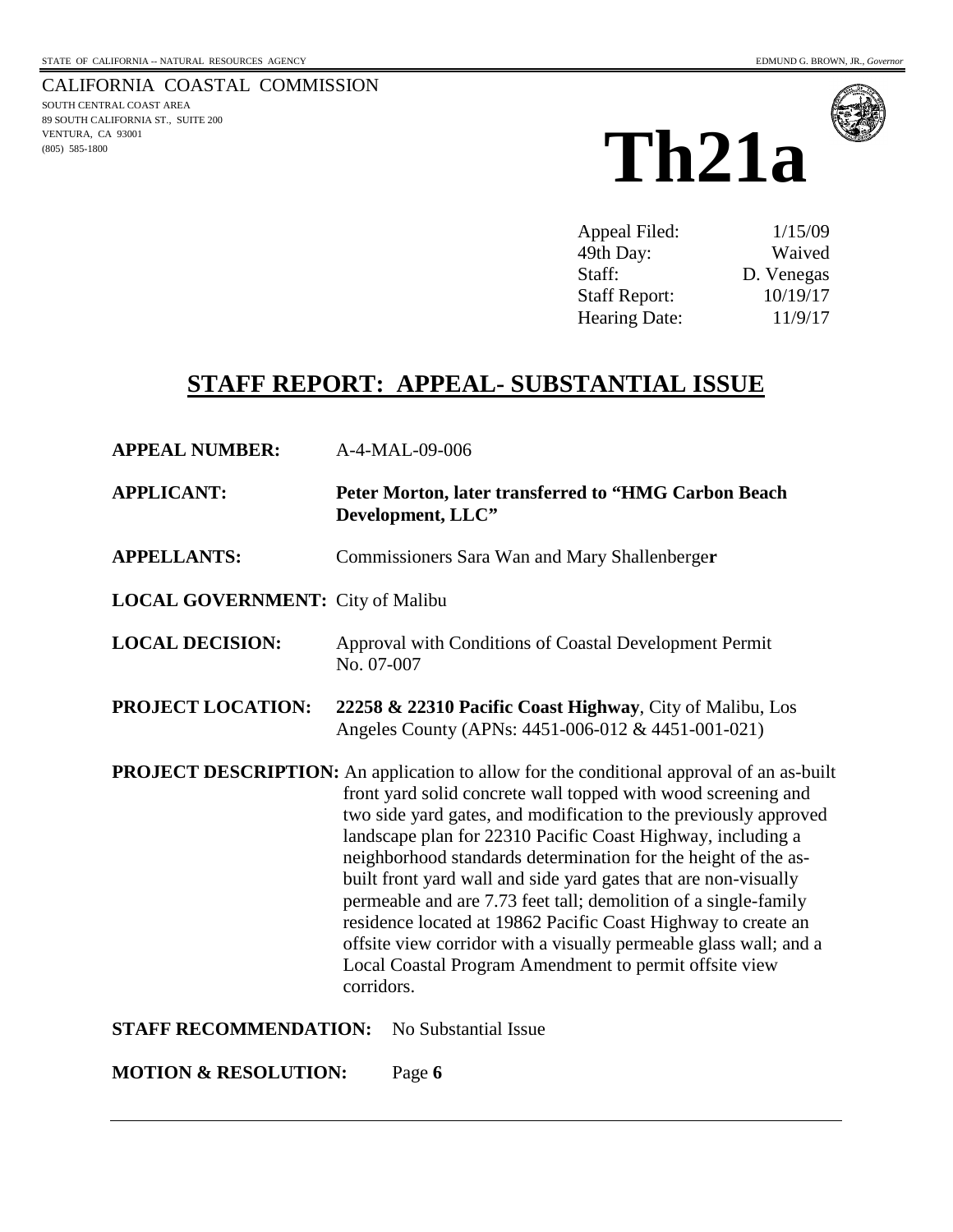NOTE: This is a substantial issue only hearing. Testimony will be taken only on the question of whether the appeal raises a substantial issue. Generally, and at the discretion of the Chair, testimony is limited to 3 minutes total per side. Please plan your testimony accordingly. Only the applicant, persons who opposed the application before the local government (or their representatives), and the local government shall be qualified to testify. Others may submit comments in writing. If the Commission determines that the appeal does raise a substantial issue, the *de novo* phase of the hearing will occur at a future Commission meeting during which it will take public testimony.

### **SUMMARY OF STAFF RECOMMENDATION**

The Commission's role at the "substantial issue" phase of an appeal is to decide whether the appeal of the local government action raises a substantial issue with respect to the grounds on which the appeal was filed, which can include a claim that the approved development is not in conformity with the applicable provisions of the certified Local Coastal Program (LCP) or with the public access policies of the Coastal Act (Pub. Res. Code §§30210-14). Staff recommends that the Commission, after public hearing, determine that **no substantial issue exists** with respect to the grounds on which the subject appeal has been filed. The **motion** and **resolution** for a "no substantial issue" finding are found on **page 6.** 

The City of Malibu (City) conditionally approved a Coastal Development Permit (CDP) authorizing: 1) an as-built, front yard, solid concrete wall topped with wood screening, 2) two side yard gates, 3) modification to a previously approved landscaped plan, 4) a neighborhood standards determination for the height of the as-built front yard wall and side yard gates that are non-visually permeable and are 7.73 feet tall, and 5) demolition of a single-family residence to create an offsite view corridor. The project site is located on two contiguous beachfront parcels on Carbon Beach, a built-out area of Malibu primarily consisting of residential development.

Specifically, the City issued after-the-fact approval for a concrete wall topped with wood screening, two side yard gates, and landscaping, all located within required public view corridors of the subject property. This development obstructs views of the Pacific Ocean from Pacific Coast Highway across the project site, in violation of special conditions imposed by previous Coastal Commission permits (CDPs 4-00-057 and 4-01-100) for development on the parcels. These permits, which authorized a single family residence on each parcel, limited development within the public view corridors to visually permeable fencing in order to retain views of the Pacific Ocean through the subject property. In order to mitigate for development's impact on public views, the City required the dedication of a view corridor across an entire off-site beachfront parcel (19862 Pacific Coast Highway) in lieu of providing onsite view corridors on the subject properties. Additionally, the City required the applicant to make a contribution to the City for the development of Legacy Park.

The City's final action on the subject CDP was appealed by Commissioners Sara Wan and Mary Shallenberger. The appellants asserted that the project was inconsistent with the onsite public view corridor requirements of the certified Malibu LCP; in particular, LUP Policy 6.18 and LIP Section 6.5(E)(2) required that new development on parcels on the ocean side of Pacific Coast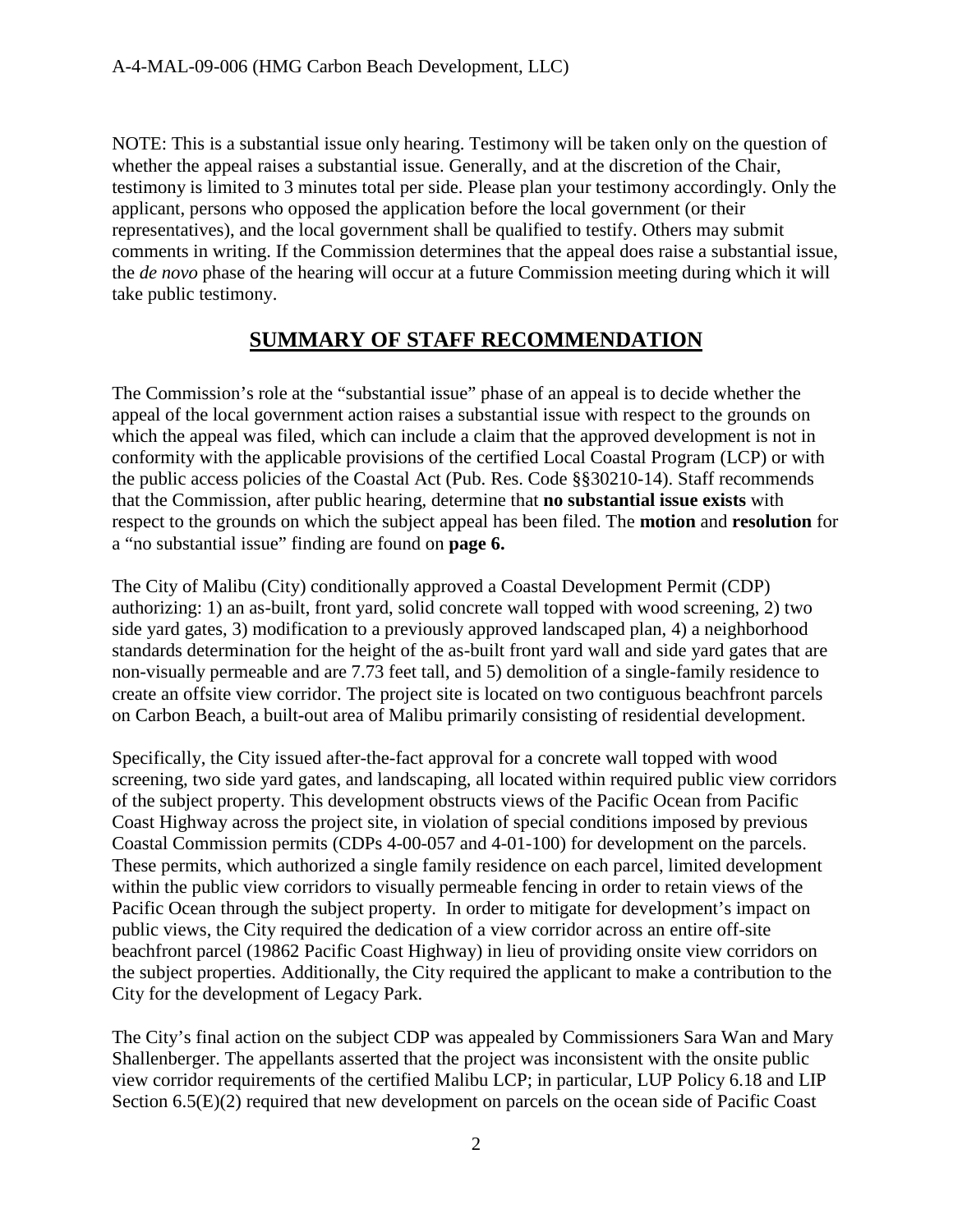Highway, such as the subject parcels, must provide a view corridor comprising at least 20 percent of lineal frontage on the project site. At the time the City approved the CDP, the LCP did not allow the option of providing off-site view corridors and public benefits in lieu of the required on-site view corridor for new development. The City conditioned the subject CDP to not be effective until the Commission certified an associated LCP amendment that allowed offsite view corridors to substitute for required on-site view corridors. Because the City approved the CDP concurrently with the associated LCP amendment (which had not yet been certified by the Commission), the CDP was necessarily inconsistent with the certified Malibu LCP.

The applicant waived its right to a hearing within 49 days. Commission staff and the applicant agreed, in cooperation with City of Malibu staff, to postpone the Commission's consideration of the appeal to provide additional time to resolve the main issues. Commission staff further agreed to request that Commissioners Wan and Shallenberger withdraw their appeal if certain actions were completed to resolve the visual impact issues raised by the appeal. These actions included the certification of Malibu LCP Amendment No. 2-10, Commission approval of CDP Amendments 4-00-057-A3 and 4-01-100-A4, and compliance by the applicant with all special conditions of these CDP amendments, including the dedication in fee title of the offsite view corridor to a public agency. These actions have now all been completed. However, Sara Wan and Mary Shallenberger are no longer serving as Coastal Commissioners, so they cannot withdraw the subject appeal. Accordingly, Commission staff recommends that the Commission find that the appeal raises no substantial issue, which will allow the City's approvals to become final.

Specifically, on July 14, 2011 the Commission approved, subject to suggested modifications, Malibu LCP Amendment No. 2-10, which modified LUP Section 6.18 and LIP Section 6.5(E)(2) to allow for the option of providing off-site view corridors and public benefits in lieu of the LCP required on-site view corridor. The modifications were accepted by the City of Malibu and this LCP amendment was effectively certified on January 11, 2012. As a result of the LCP amendment, the approved project is now consistent with the certified Malibu LCP policies and provisions. In addition, the front yard solid concrete wall topped with wood screening and two side yard gates are no longer located within a public view corridor on the site, because CDP Amendment Nos. 4-00-057-A3 and 4-01-100-A4 allowed for the substitution of an off-site view corridor parcel for the previous onsite public view corridors. All conditions of those CDP amendments have been met. As a result of the previously approved LCP amendment and the issuance of CDP Amendment Nos.4-00-057-A3 and 4-01-100-A4, the City's action on the subject permit no longer raises a substantial issue with regard to its conformity with the policies and standards of the Malibu LCP. The Commission therefore concludes that there is adequate factual and legal support for the City's decision that the development is consistent with the LCP.

Moreover, the development is relatively minor in scope, does not have a significant adverse effect on significant coastal resources, has little precedential value and does not raise issues of regional or statewide significance. Therefore, staff recommends that the Commission find that the appellants' contentions raise no substantial issue with regard to the approved project's consistency with the policies and provisions of the City of Malibu's certified LCP.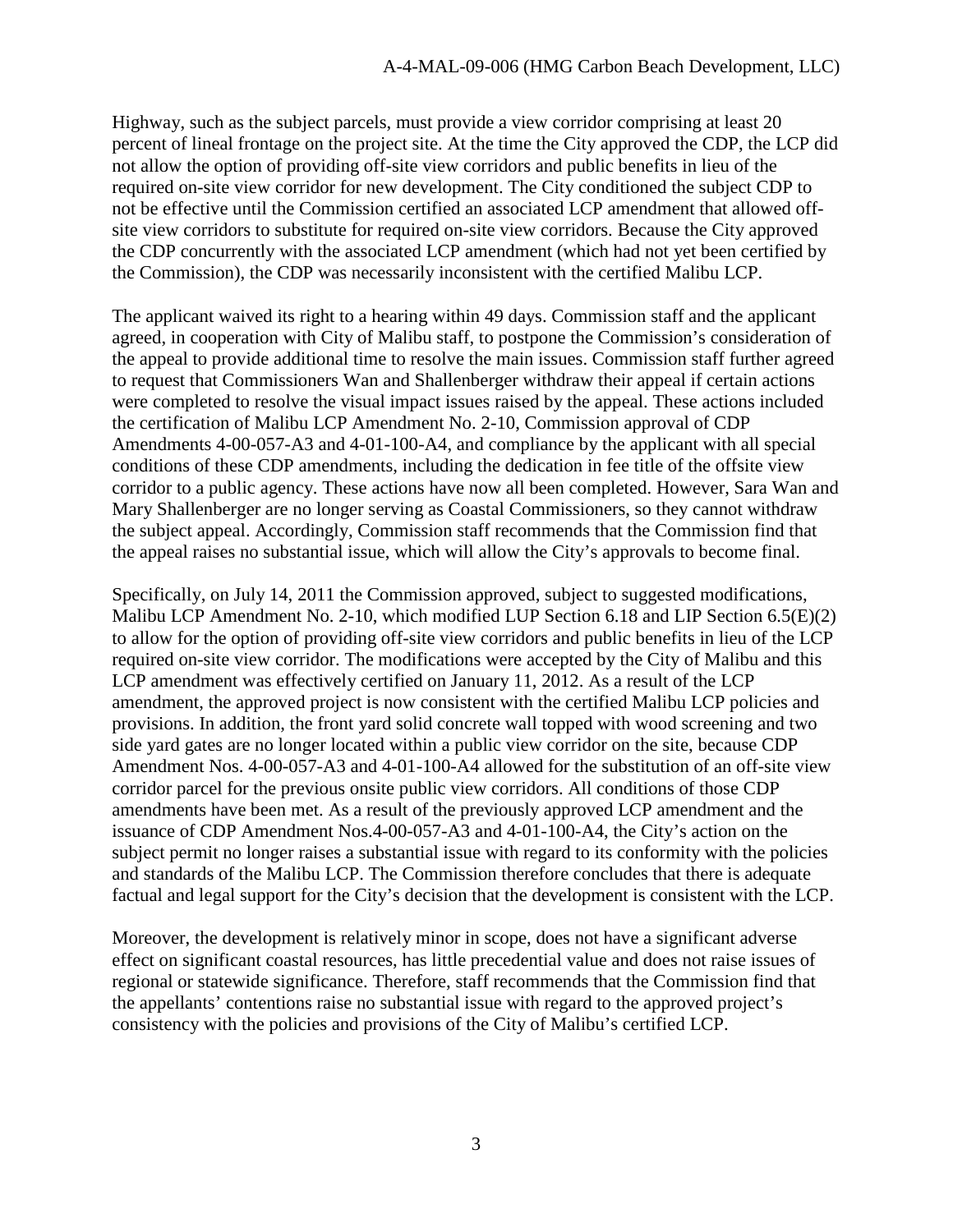# **Table of Contents**

| L.                                                       |  |
|----------------------------------------------------------|--|
| Α.                                                       |  |
| 1.                                                       |  |
| 2.                                                       |  |
| $\mathcal{F}$                                            |  |
| 4.                                                       |  |
| <sub>R</sub>                                             |  |
| П.                                                       |  |
|                                                          |  |
|                                                          |  |
| III. FINDINGS AND DECLARATIONS FOR NO SUBSTANTIAL ISSUE7 |  |
|                                                          |  |
| $\mathsf{A}$ .<br>B.                                     |  |
| $\mathcal{C}$                                            |  |
| D.                                                       |  |
|                                                          |  |
|                                                          |  |
| E.                                                       |  |

## **EXHIBITS**

| Exhibit 1. | Vicinity Map                                |
|------------|---------------------------------------------|
| Exhibit 2. | <b>Aerial Photo</b>                         |
| Exhibit 3. | <b>Off-site Public View Corridor Photo</b>  |
| Exhibit 4. | Appeal by Commissioners Wan & Shallenberger |
| Exhibit 5. | <b>Final Local Action Notice</b>            |
|            |                                             |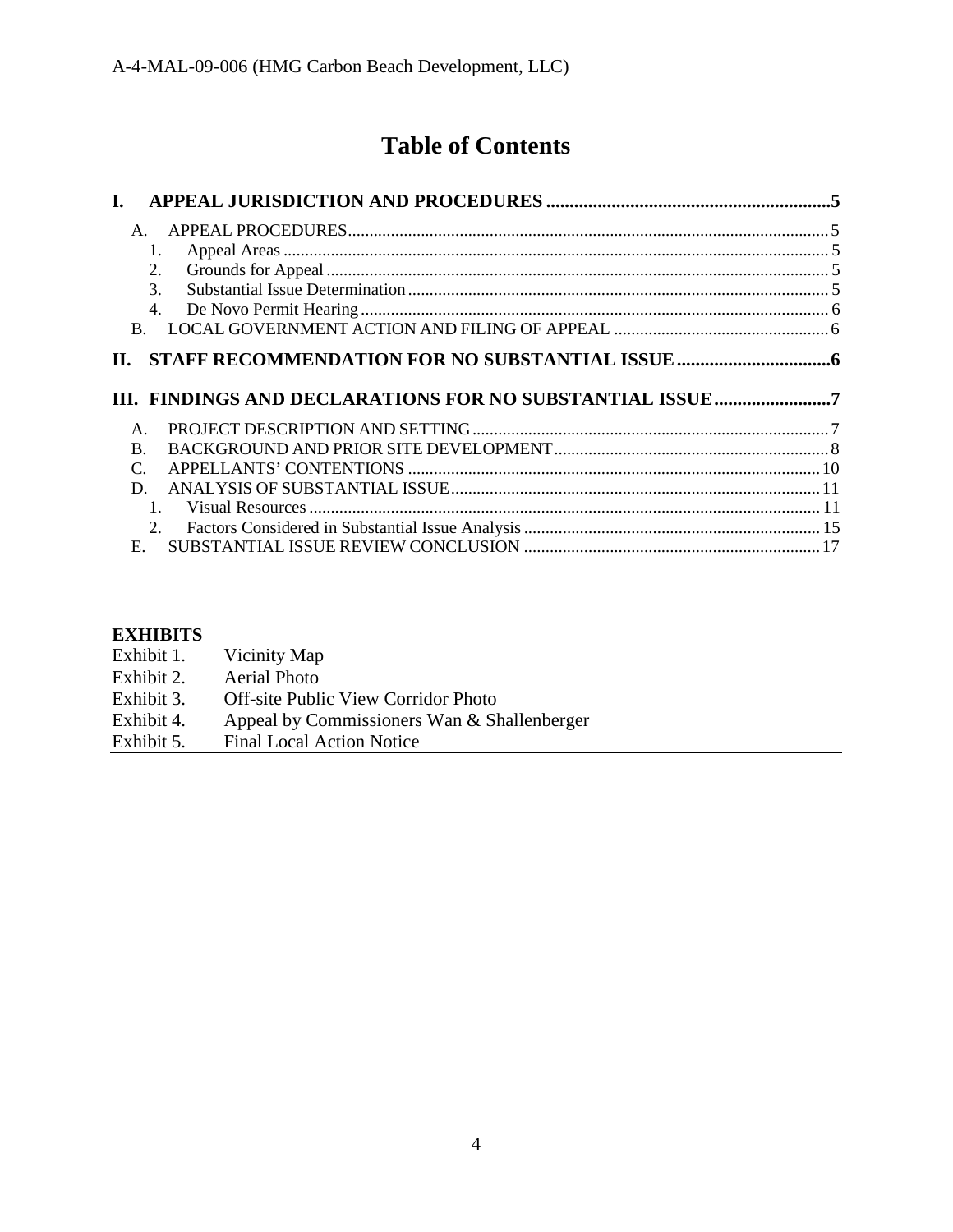### <span id="page-4-0"></span>**I. APPEAL JURISDICTION AND PROCEDURES**

### <span id="page-4-1"></span>**A. APPEAL PROCEDURES**

The Coastal Act provides that after certification of a local government's Local Coastal Program (LCP), the local government's actions on Coastal Development Permit applications for development in certain areas and for certain types of development may be appealed to the Coastal Commission. Local governments must provide notice to the Commission of their coastal development permit actions. During a period of ten working days following Commission receipt of a notice of local permit action for an appealable development, an appeal of the action may be filed with the Commission.

### <span id="page-4-2"></span>**1. Appeal Areas**

Approvals of CDPs by cities or counties may be appealed if the development authorized is to be located within the appealable areas, which include the areas between the sea and the first public road paralleling the sea; within 300 feet of the inland extent of any beach or of the mean high tide line of the sea where there is no beach, whichever is greater; on state tidelands; or along or within 100 feet of natural watercourses and lands within 300 feet of the top of the seaward face of a coastal bluff. (Coastal Act Section 30603(a)). Any development approved by a County that is not designated as a principal permitted use within a zoning district may also be appealed to the Commission irrespective of its geographic location within the Coastal Zone. (Coastal Act Section 30603(a)(4)). Finally, developments that constitute major public works or major energy facilities may be appealed to the Commission. (Coastal Act Section 30603(a)(5)).

In this case, the project site is located on Pacific Coast Highway, in the City of Malibu (Exhibits 1-3). The Post LCP Certification Permit and Appeal Jurisdiction map certified for the City of Malibu (Adopted September 13, 2002) indicates that the appeal jurisdiction for the area extends between the first public road and the sea, which includes the subject property. As such, the City's coastal development permit for the subject project is appealable to the Commission.

### <span id="page-4-3"></span>**2. Grounds for Appeal**

The available grounds for an appeal of a local government approval of development are limited to an allegation that the development does not conform to the standards set forth in the certified Local Coastal Program or the public access policies set forth in the Coastal Act. (Coastal Act Section 30603(b)(1)).

### <span id="page-4-4"></span>**3. Substantial Issue Determination**

Section 30625(b) of the Coastal Act requires the Commission to hear an appeal unless the Commission determines that no substantial issue exists with respect to the grounds on which the appeal was filed. When Commission staff recommends that no substantial issue exists with respect to the grounds of the appeal, the Commission will hear arguments and vote on the "substantial issue" question. A majority vote of the Commissioners present is required to determine that an appeal raises no substantial issues and that the Commission will therefore not review the merits of the appeal *de novo*. If the Commission determines that no substantial issue exists, then the local government's coastal development permit action will be considered final.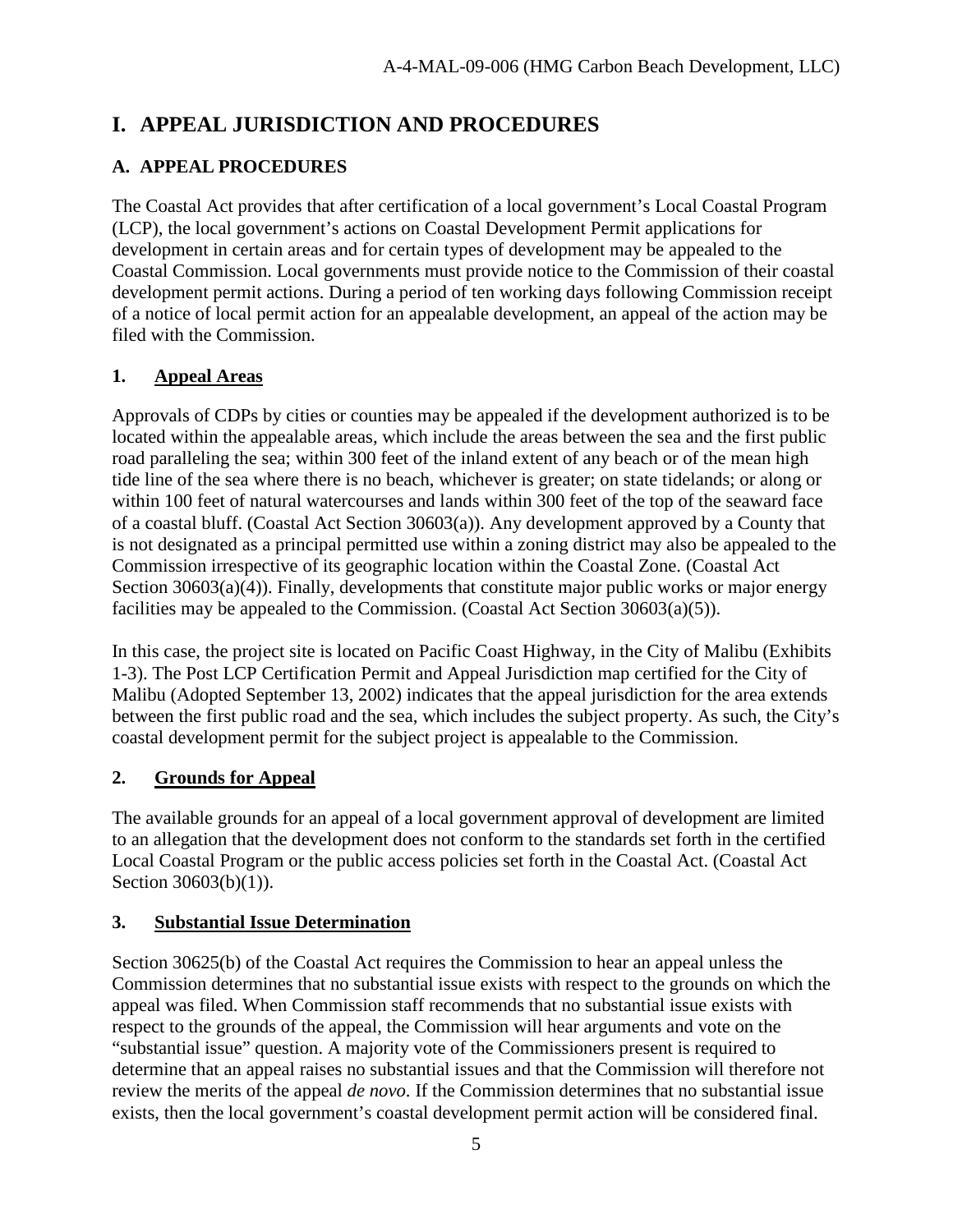### <span id="page-5-0"></span>**4. De Novo Permit Hearing**

Should the Commission determine that a substantial issue exists, the Commission will consider the CDP application de novo. The applicable test for the Commission to apply in a de novo review of the project is whether the proposed development is in conformity with the certified Local Coastal Program and, if the development is between the sea and the first public road paralleling the sea, the public access and recreation policies of the Coastal Act. (Coastal Act Section 30604(b) & (c)).

### <span id="page-5-1"></span>**B. LOCAL GOVERNMENT ACTION AND FILING OF APPEAL**

The project that is the subject of this appeal was approved by the City of Malibu Planning Commission on December 2, 2008. The City's Notice of Final Action for the project was received by Commission staff on January 2, 2009 (Exhibit 5). Commission staff provided notice of the ten working day appeal period, which began on January 5, 2009 and ended on January 16, 2009. Former Coastal Commissioners Sara Wan and Mary Shallenberger filed an appeal of the local CDP on January 15, 2009, during the Commission's appeal period (Exhibit 4). No other appeals were filed.

Commission staff notified the City, the applicant, and all interested parties that were listed on the appeal and requested that the City provide its administrative record for the permit. The administrative record was received on February 10, 2009. Pursuant to Section 30621(a) of the Coastal Act, a hearing on an appeal must be set no later than 49 working days after the date on which the appeal was filed with the Commission, which would be March 5, 2009; however, according to Section 30625(a), the applicant can waive that time limit. On January 15, 2009, prior to the 49-day deadline for Commission action, the applicant waived their right to a hearing within 49 days.

### <span id="page-5-2"></span>**II. STAFF RECOMMENDATION FOR NO SUBSTANTIAL ISSUE**

**MOTION:** *I move that the Commission determine that Appeal No. A-4-MAL-09-006 raises NO substantial issue with respect to the grounds on which the appeal has been filed under §30603 of the Coastal Act.* 

### **STAFF RECOMMENDATION OF NO SUBSTANTIAL ISSUE:**

Staff recommends a **YES** vote. Passage of this motion will result in a finding of **No Substantial Issue** and adoption of the following resolution and findings. If the Commission finds **No Substantial Issue**, the Commission will not hear the application de novo, and the local action will become final and effective. The motion passes only by an affirmative vote by a majority of the Commissioners present.

### **RESOLUTION TO FIND NO SUBSTANTIAL ISSUE:**

The Commission finds that Appeal No. A-MAL-09-006 does not present a substantial issue with respect to the grounds on which the appeal has been filed under § 30603 of the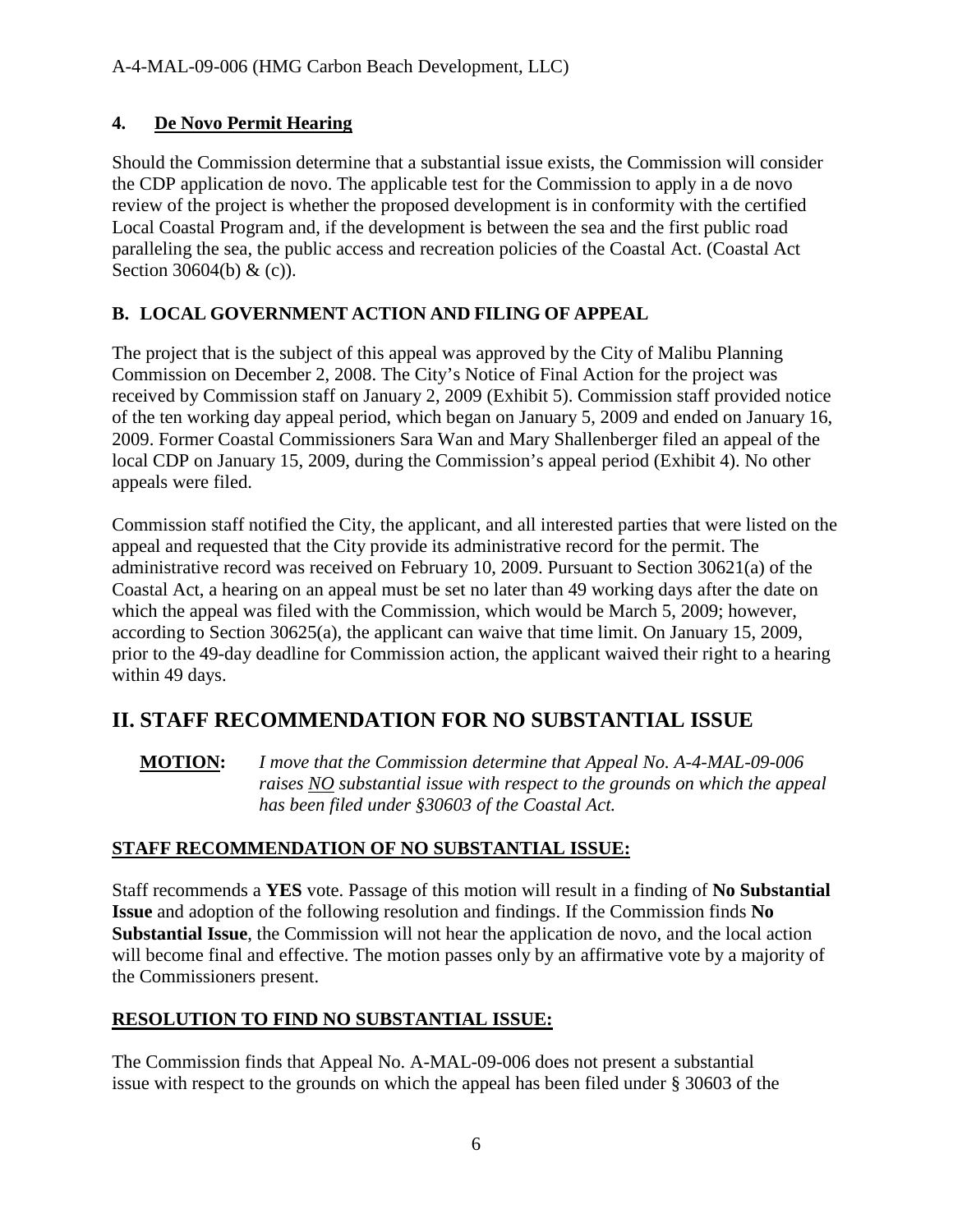Coastal Act regarding consistency with the Certified Local Coastal Plan and/or the public access and recreation policies of the Coastal Act.

### <span id="page-6-0"></span>**III. FINDINGS AND DECLARATIONS FOR NO SUBSTANTIAL ISSUE**

The Commission hereby finds and declares<sup>1</sup>:

 $\overline{a}$ 

### <span id="page-6-1"></span>**A. PROJECT DESCRIPTION AND SETTING**

On December 2, 2009, the City of Malibu Planning Commission approved Coastal Development Permit No. 07-029 for the conditional approval of an as-built front yard solid concrete wall topped with wood screening and two side yard gates, modification to the previously approved landscaped plan for 22310 Pacific Coast Highway, a neighborhood standards determination for the height of the as-built front yard wall and side yard gates that are non-visually permeable and are 7.73 feet tall, and demolition of a single-family residence located at 19862 Pacific Coast Highway to create an offsite view corridor at 22258 and 22310 Pacific Coast Highway, Malibu (APNs: 4451-006-012 and 4451-001-02) (Exhibits 1-3). Lastly, the project includes a monetary contribution to the City of Malibu for the development of Legacy Park.

The approved project is located on two contiguous beachfront properties (22310 and 22258 Pacific Coast Highway) zoned Single Family Medium 4du/acre and located on Carbon Beach between Pacific Coast Highway and the Pacific Ocean, in an area characterized as a built-out portion of Malibu consisting of residential development. The property site at 22310 Pacific Coast Highway is a 0.48-acre parcel currently developed with a 5,425 sq. ft. single family residence, 400 sq. ft. garage, driveway, privacy wall, 125 ft. long bulkhead, 50 ft. long return wall, and septic system (approved in Commission CDP 4-00-057, as discussed in detail below). 22258 Pacific Coast Highway is a 0.21-acre parcel developed with an 1,175 sq. ft. single family residence, 400 sq. ft. attached garage, driveway and parking court, bulkhead and return wall, swimming pool, wood deck, privacy wall and septic system (approved in Commission CDP 4- 01-100, as discussed in detail below). Furthermore, there is development which includes a front yard concrete wall topped with wood screening, two side yards gates and landscaping which collectively obstructs all three of the public view corridors that were required by CDPs 4-00-057 and 4-01-100. The subject City of Malibu permit that is the subject of this appeal seeks after-thefact authorization to retain the wall, gates and landscaping that blocks the original view corridors.

In its action on the subject permit, the City's Planning Commission approved the permit with a condition that stated that the permit would not be effective until the Coastal Commission certified an LCP amendment that would allow for satisfaction of public view corridor requirements on off-site parcels. The City also required that the applicant obtain an amendment to Commission Coastal Development Permit Nos. 4-00-057 and 4-01-100 to remove the on-site public view corridor requirements prior to the City's CDP effectiveness.

<sup>&</sup>lt;sup>1</sup> The suggested findings and conclusions from the Summary of Staff Recommendation are also hereby incorporated by reference.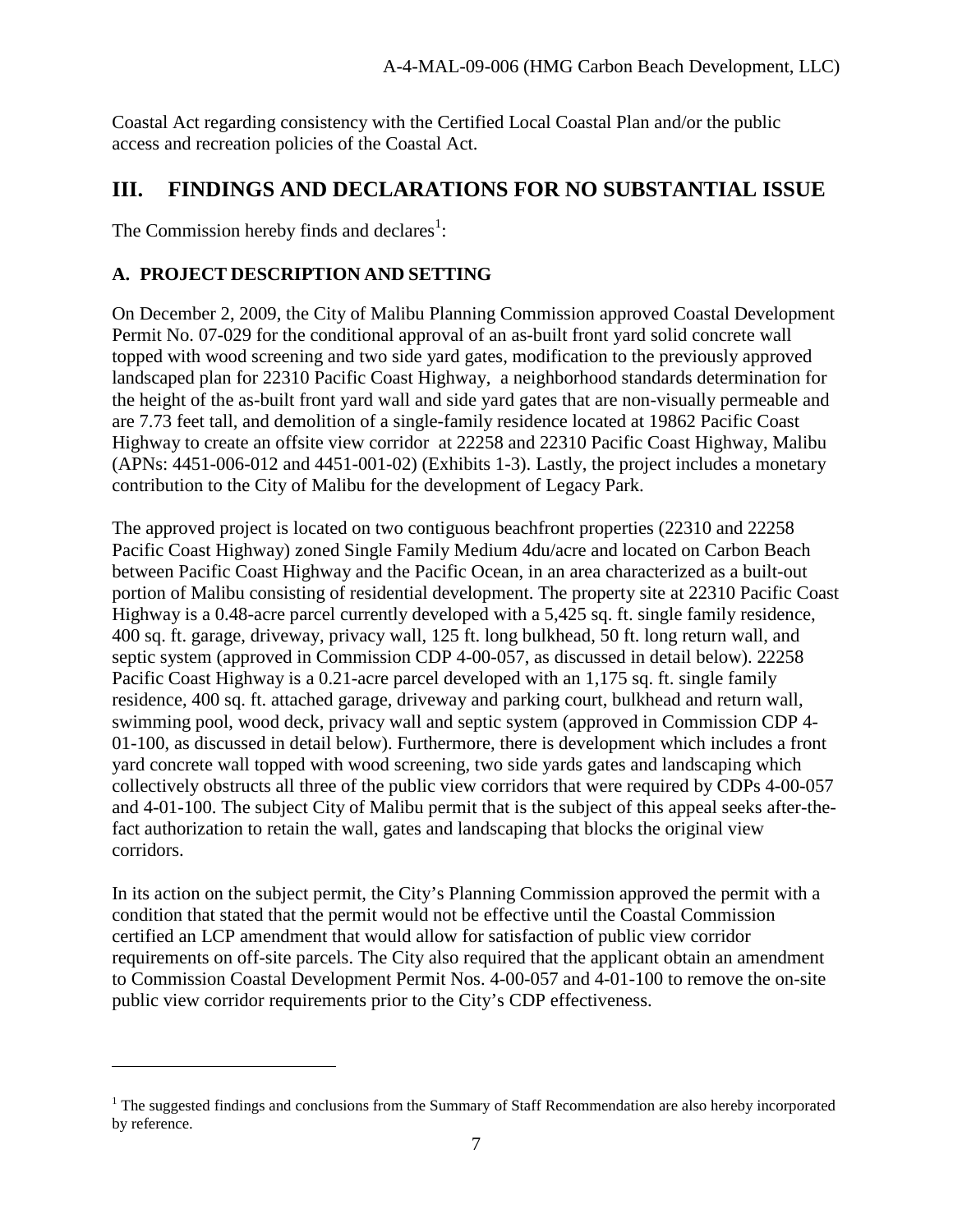The project is located between the first public road and the sea, but the proposed project and related construction activities are not anticipated to interfere with the public's right to access the coast. Additionally, the project site does not contain any environmentally sensitive habitat areas (ESHA) or ESHA buffer as depicted on the LCP ESHA and Marine Resources Overlay Map.

### <span id="page-7-0"></span>**B. BACKGROUND AND PRIOR SITE DEVELOPMENT**

The subject sites have been the subject of several recent permit actions, including an LCP amendment and CDP amendments by the Coastal Commission and City.

### Prior Commission Action

CDP No. 4-00-057 (Morton) was approved by the Commission on February 13, 2001 for the demolition of two existing single family residences and a 65 foot long bulkhead; construction of a new 5,425 sq. ft. single family residence with an attached 400 sq. ft. garage, driveway, privacy wall, 125 foot long bulkhead, and 50 foot long return wall; installation of a new alternative septic system; and performance of approximately 350 cu. yds. of grading (excavation) at 22310 Pacific Coast Highway. The project also included an offer to dedicate a lateral public access easement over the southern beachfront portion of the site as measured from the deck stringline to the ambulatory mean high tide line, and the reconstruction of an existing five foot wide public sidewalk located between Pacific Coast Highway and the proposed development. In addition, the permit was approved with a public view corridor special condition, which required a deed restriction to be recorded over a 5 foot wide view and a 16 foot wide public view corridor on the property. Development within the public view corridor was limited to fencing of visually permeable designs and materials that minimized adverse effects to public views.

On December 11, 2001, Coastal Development Permit No.4-01-100 (Morton) was approved by the Commission for the demolition of an existing single family residence including decks, fencing, paved areas and bulkhead; construction of a new 24 ft. high, 1,175 sq. ft. single family residence with 400 sq. ft. attached garage, driveway and parking court, bulkhead and return wall, swimming pool, wood deck, and stairs, 6 ft. high stucco privacy wall, three 6 ft. high wrought iron gates; secondary treatment septic system, and approximately 200 cu. yds. of associated grading on the adjacent parcel located at 22258 Pacific Coast Highway. This permit was also approved with a public view corridor special condition which required a deed restriction to be recorded over two 5 foot wide public view corridors on the subject property. Development within the view corridor was also limited to just fencing of visually permeable designs and materials that minimized adverse effects to public views.

As previously mentioned, the property owner subsequently built structures that were not in compliance with the view corridor requirements established by the special conditions noted above. Specifically, an as-built front yard solid concrete wall topped with wood screening, two side gates, and landscaping collectively obstruct all three of the public view corridors on the subject properties. The applicant applied to the City of Malibu for a coastal development permit, which is the subject of this permit appeal staff report, to seek authorization to retain this as-built development.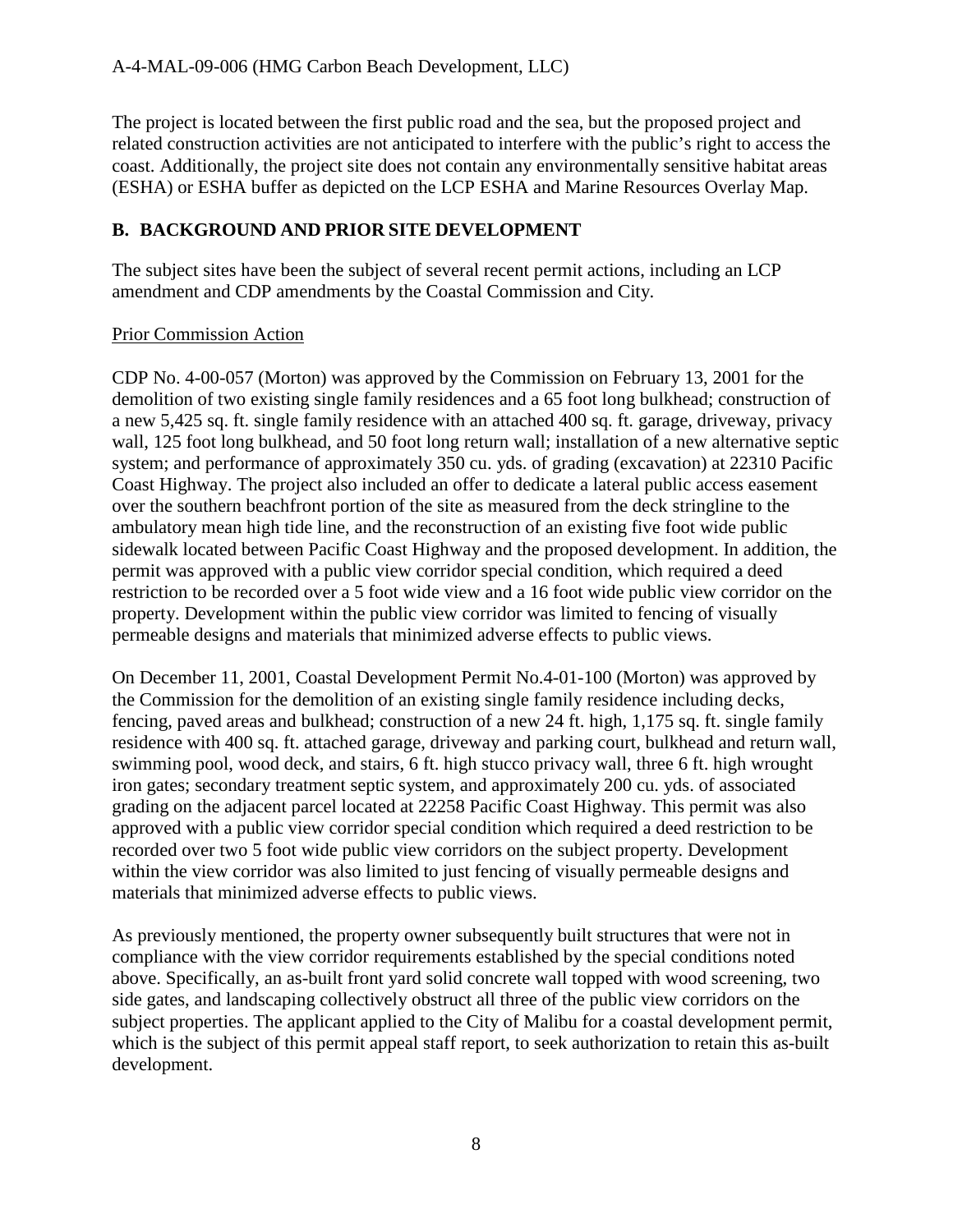On July 14, 2011, after the subject permit was appealed by Commissioners Wan and Shallenberger, the Commission approved a project-specific City of Malibu LCP amendment (Malibu LCP Amendment No. 2-10) with suggested modifications to modify LUP Policy No. 6.18 and LIP Section No. 6.5 (E)(2) (View Corridor Requirements) to allow for the option of providing an off-site public view corridor and public benefits in lieu of the LCP required on-site public view corridor. Specifically, the LCP amendment allows the City to consider permitting an off-site public view corridor in lieu of an on-site public view corridor where the off-site visual resource improvement will provide a greater public benefit than what would otherwise be provided through the on-site view corridor. Notably, any off-site visual resource benefit must span the entire width of a beachfront parcel and be at least twenty-five (25) percent wider than the view corridor or corridors that would otherwise be required on the project site. The potential off-site public view corridor parcel shall be located adjacent to at least one publicly owned beachfront parcel that affords ocean views and, to the extent feasible, be located in the same geographic portion of the City as the project site. Any unimproved parcel to be used as an offsite view corridor must otherwise be suitable for the development of a habitable structure or other primary use in that there are no geotechnical hazards or other constraints present that would render the parcel unsafe. In addition, the substitution of an off-site parcel for a required on-site view corridor shall be effectuated by the recordation of an open space deed restriction and transfer of the view parcel in fee title to a public entity.

On November 14, 2011, the City's Council accepted the Coastal Commission's modifications in full, and adopted the ordinance revising its LCP. Finally, on January 11, 2012, the Coastal Commission confirmed that the City's adoption of the LCP amendment conformed to the Coastal Commission's actions and therefore, the LCP, as amended, is now effectively certified. As a result of the LCP amendment, the property owner submitted CDP amendments (4-00-057-A3 and 4-01-100-A4) to modify the Public View Corridor Special Conditions to delete the requirements to maintain the on-site view corridors, including the execution and recordation of deed restrictions which provided that no less than twenty percent of the lineal frontage of each project site shall be maintained as a view corridor, and substitute the requirement for the dedication in fee of an off-site view corridor parcel that is at least twenty-five percent wider and for a monetary contribution to the City of Malibu towards the development of Legacy Park.

The Commission approved CDP Amendment Nos. 4-00-057-A3 and 4-01-100-A4 on September 13, 2012. In that action the Commission found that the deletion of the onsite public view corridors by providing a separate off-site view corridor on a separate parcel would result in the loss of public views of the Pacific Ocean from Pacific Coast Highway at the project site. To mitigate the loss of public views, the applicant had to provide an off-site view corridor parcel that would provide for greater public benefit in the forms of coastal views and potential public access than what would otherwise be provided through the on-site view corridors. The applicant proposed to dedicate a 60-foot wide off-site view corridor mitigation parcel located at 19862 Pacific Coast Highway, Malibu. At the time these CDP amendments were approved, this parcel was owned by the applicant and was developed with an existing single family residence. This off-site parcel is immediately adjacent to a 65-foot wide parcel owned by the State of California and is utilized by the California Department of Transportation (Caltrans) as an ocean-front public viewing platform known as Vista Point. The proposed off-site view corridor would provide 60 feet of contiguous coastal views through the demolition of an existing residence that obstructs all views of the ocean. The applicant proposed to dedicate this 60-foot wide off-site view corridor in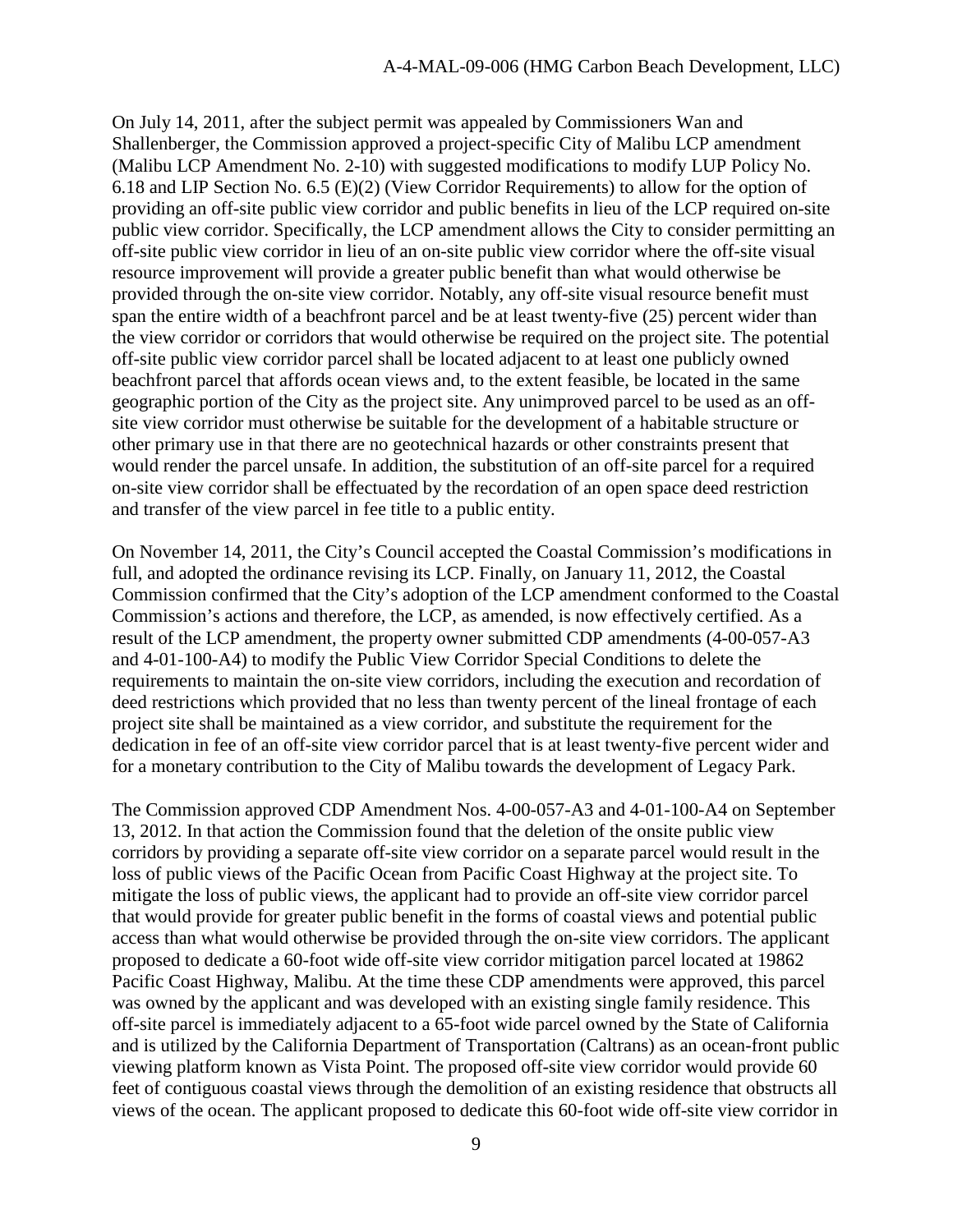lieu of the on-site view corridor requirements of both CDPs 4-00-057 and 4-01-100. These two CDPs required three non-contiguous onsite view corridors, spanning a total of 31 linear feet over the two lots, to be maintained as public view corridors. The replacement of the 31 linear feet of on-site view corridors with a 60 foot off-site view corridor would result in a view corridor nearly twice as wide (94% percent wider) than the onsite view corridors. Furthermore, the Commission found that the development of the contiguous 60-foot wide view corridor furthers the LCP policy of protecting Malibu's scenic and visual qualities to a much greater degree than the existing three, non-contiguous onsite view corridors across the project sites that were required by the original CDPs. To ensure that the adverse effects to public views were adequately mitigated, the Commission imposed a special condition on the amendments to CDPs 4-00-057 and 4-01-100 that required the applicant to provide evidence that the applicant had permanently protected the off-site view corridor through the recordation of an open space deed restriction and transfer of fee title to a public agency prior to the issuance of the CDP amendments.

In order to comply with the special condition above, the applicant applied to the City of Malibu (CDPA No. 12-004) to amend CDP No. 07-029 to remove the demolition of the residence at 19862 Pacific Coast Highway from the subject permit so that the demolition of the residence would be processed under a separate CDP. This way, the site could be cleared before the open space deed restriction was recorded and the site was dedicated in fee title to a public agency. The applicant then submitted a separate CDP application (CDP No. 12-045) and demolition application (Demolition No. 12-012) to the City of Malibu for the demolition of the existing residence, removal of all existing development, and installation of a 6-foot high visually permeable fence on the off-site public view corridor parcel. The City approved CDPA No. 12- 004, CDP No. 12-045 and Demolition No. 12-012 on October 15, 2012.

The applicant completed the demolition and removal of the existing development on the off-site view corridor parcel and the installation of a 6-foot high visually permeable fence. Subsequently, the applicant recorded an open space deed restriction on the off-site view corridor parcel and transferred the fee title of the property to Mountains Recreation and Conservation Authority (MRCA). Afterwards, the applicant provided the Commission with the required evidence that the imposed special conditions of CDP Amendments 4-00-057-A3 and 4-01-100-A4 had been satisfied. As a result, the Commission then issued the CDP Amendments on September 19, 2017.

### <span id="page-9-0"></span>**C. APPELLANTS' CONTENTIONS**

The City's final action on the subject coastal development permit was appealed by Commissioners Sara Wan and Mary Shallenberger. The appeal was filed on January 15, 2009, and is attached as Exhibit 4. The appellants contend that the subject permit was found to be inconsistent with the onsite public view corridor requirements of the certified Malibu Land Use Plan (LUP) Policy 6.18 and Local Implementation Plan (LIP) Section 6.5(E)(2), which at the time did not permit off-site view corridors in lieu of onsite view corridors, and therefore the subject CDP was conditioned by the City to prevent it from becoming effective until the Commission certified an LCP amendment adding a provision that would allow for satisfaction of public view corridor requirements off-site. In addition, the City required that the applicant obtain an amendment to Commission-approved CDPs 4-00-057 and 4-01-100 to remove the onsite public view corridor requirement prior to City's CDP effectiveness. As the City approved the coastal development permit concurrently with the associated LCP amendment, the CDP was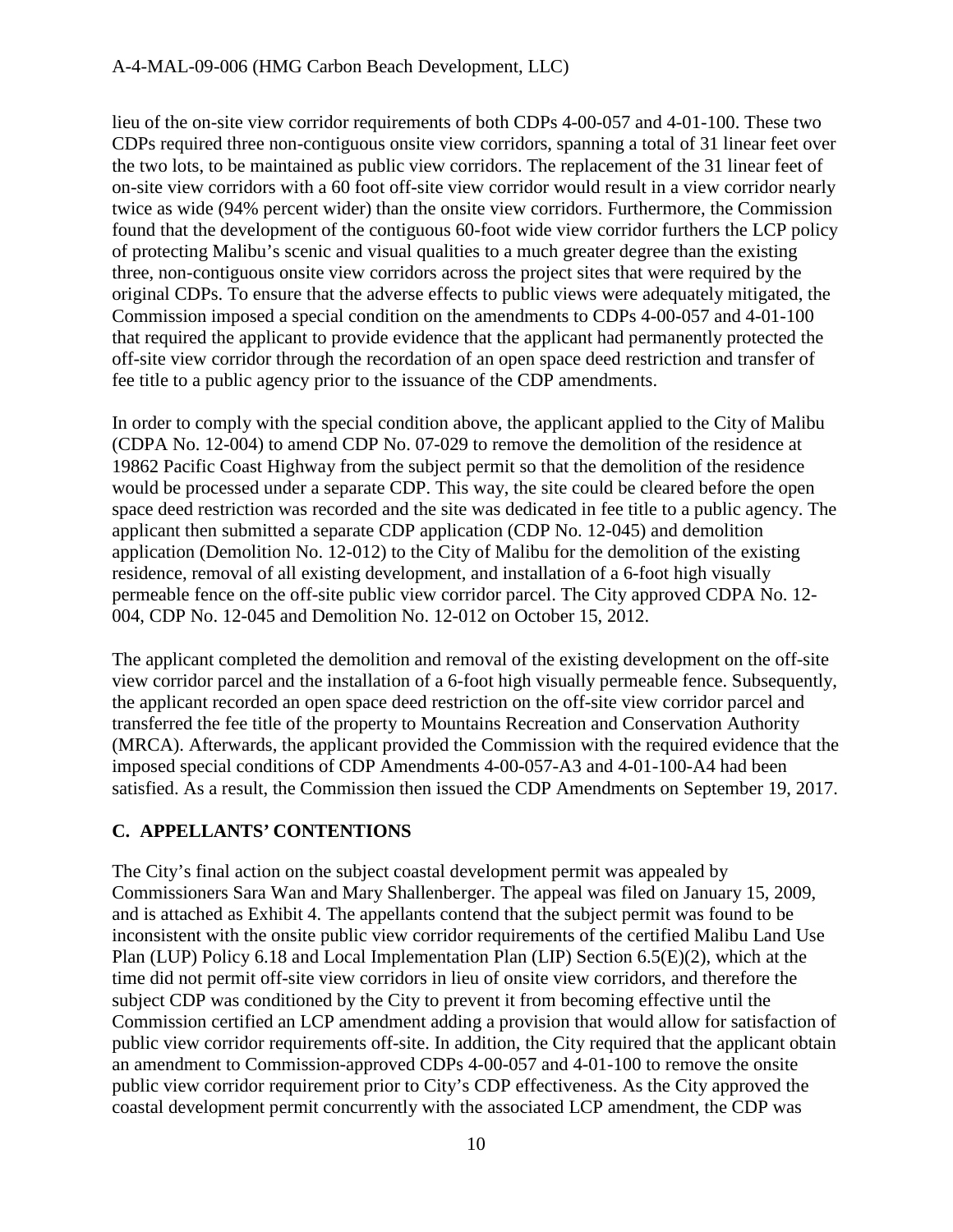necessarily inconsistent with the certified Malibu LCP. More specifically, the required written findings of LCP consistency could not be made per LIP Section 13.9 since an LCP amendment must first be certified by the Coastal Commission, and until such time as an LCP amendment is certified, it is not possible to determine if the project will be consistent with the LCP, as amended.

Exhibit 4 contains the full text of the appeal.

### <span id="page-10-0"></span>**D. ANALYSIS OF SUBSTANTIAL ISSUE**

Pursuant to Sections 30603 and 30625 of the Coastal Act, the appropriate standard of review for an appeal is whether a substantial issue exists with respect to the grounds raised by the appellants relative to the locally-approved project's conformity to the policies contained in the certified Local Coastal Program (LCP) or the public access policies of the Coastal Act. In this case, the appellants cited the visual resources and coastal development permit process policies and provisions of the certified LCP and did not raise any issues with the public access policies of the Coastal Act as grounds for appeal.

The term "substantial issue" is not defined in the Coastal Act or its implementing regulations. The Commission's regulations indicate simply that the Commission will hear an appeal unless it "finds that the appeal raises no significant question" (Cal. Code Regs., Title 14, Section 13115(b).

In evaluating the issue of whether the appeal raises a substantial issue, the Commission considers the following factors:

- 1. The degree of factual and legal support for the local government's decision that the development is consistent or inconsistent with the certified LCP;
- 2. The extent and scope of the development as approved or denied by the local government;
- 3. The significance of coastal resources affected by the decision;
- 4. The precedential value of the local government's decision for future interpretation of its LCP; and
- 5. Whether the appeal raises only local issues, or those of regional or statewide significant.

In this case, for the reasons discussed below, the Commission determines that the appeal raises no substantial issue with regards to the grounds on which the appeal has been filed, as discussed below.

#### <span id="page-10-1"></span>**1. Visual Resources**

The appellants contend that the project, as approved by the City, does not conform to the policies of the LCP with regards to protecting public views to and along the ocean from Pacific Coast Highway. The appellants assert that the project is inconsistent with the onsite public view corridor requirements of the then-certified Malibu LUP Policy 6.18 and LIP Section 6.5(E)(2) (outlined below) and as the City approved the coastal development permit concurrently with the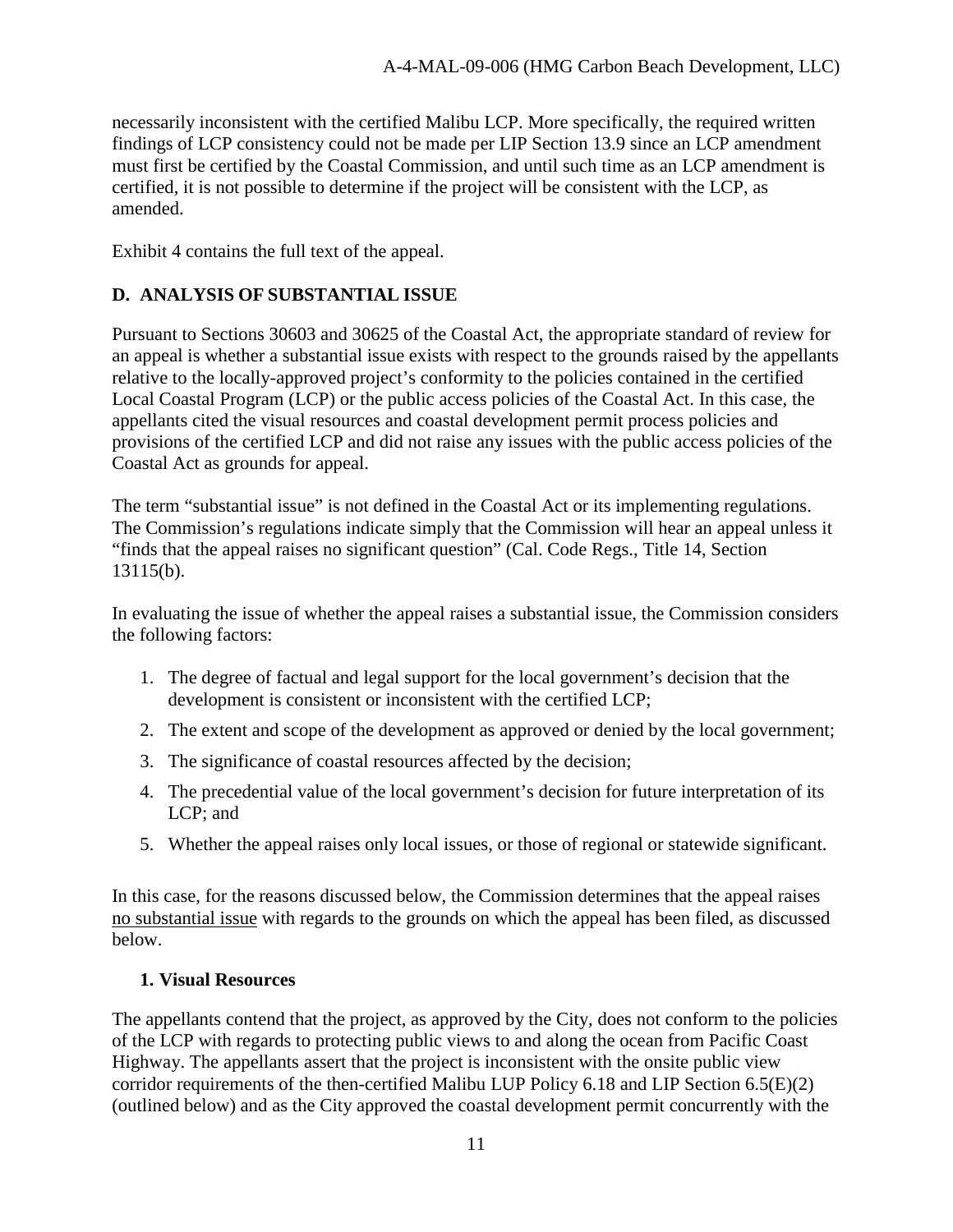associated LCP amendment, the CDP was necessarily inconsistent with the certified Malibu LCP.

The following Malibu LUP Policy 6.18 and LIP Section  $6.5(E)(2)$  policy and provision were modified by City of Malibu LCP Amendment No. 2-10 (effectively certified on January 11, 2012), which occurred after the subject permit was appealed by Commissioners Wan and Shallenberger (January 15, 2009).

LUP Policy 6.18, as amended, states:

For parcels on the ocean side of and fronting Pacific Coast Highway, Malibu Road, Broad Beach Road, Birdview Avenue, or Cliffside Drive where it is not feasible to design a structure located below road grade, new development shall provide a view corridor on the project site, that meets the following criteria:

- a. Buildings shall not occupy more than 80 percent maximum of the lineal frontage of the site
- b. The remaining 20 percent of lineal frontage shall be maintained as one contiguous view corridor.
- c. No portion of any structure shall extend into the view corridor.
- d. Any fencing across the view corridor shall be visually permeable and any landscaping in this area shall include only low-growing species that will not obscure or block bluewater views.
- e. In the case of development that is proposed to include two or more parcels, a structure may occupy up to 100 percent of the lineal frontage of any parcel(s) provided that the development does not occupy more than 70 percent maximum of the total lineal frontage of the overall project site and that the remaining 30 percent is maintained as one contiguous view corridor.
- f. The requirements of Section 6.18 may be satisfied by providing an off-site view corridor that preserves and enhances coastal views from Pacific Coast Highway, Malibu Road, Broad Beach Road, Birdview Avenue, or Cliffside Drive. The required off-site view corridor shall span the entire width of a beachfront parcel and be at least twenty-five (25) percent wider than the view corridor or corridors that would otherwise be required on the project site. Potential off-site view parcels shall be located adjacent to at least one publicly owned beachfront parcel that affords ocean views, which parcel was publicly owned as of the effective date of the Land Use Plan amendment that added Section 6.18.f, and, to the extent feasible, be located in the same geographic portion of the City as the project site. The off-site view corridor must provide public visual resource benefits that are greater than what would otherwise be provided through an on-site view corridor. Public beach access and accessways shall be permitted uses on the view corridor mitigation site. Any unimproved parcel to be used as an off-site view corridor must otherwise be suitable for the development of a habitable structure or other primary use consistent with the underlying zoning regulations. If the decision making body finds that there are legitimate concerns over whether a proposed view corridor parcel, could otherwise be suitable for the development of a habitable structure or other primary constraints,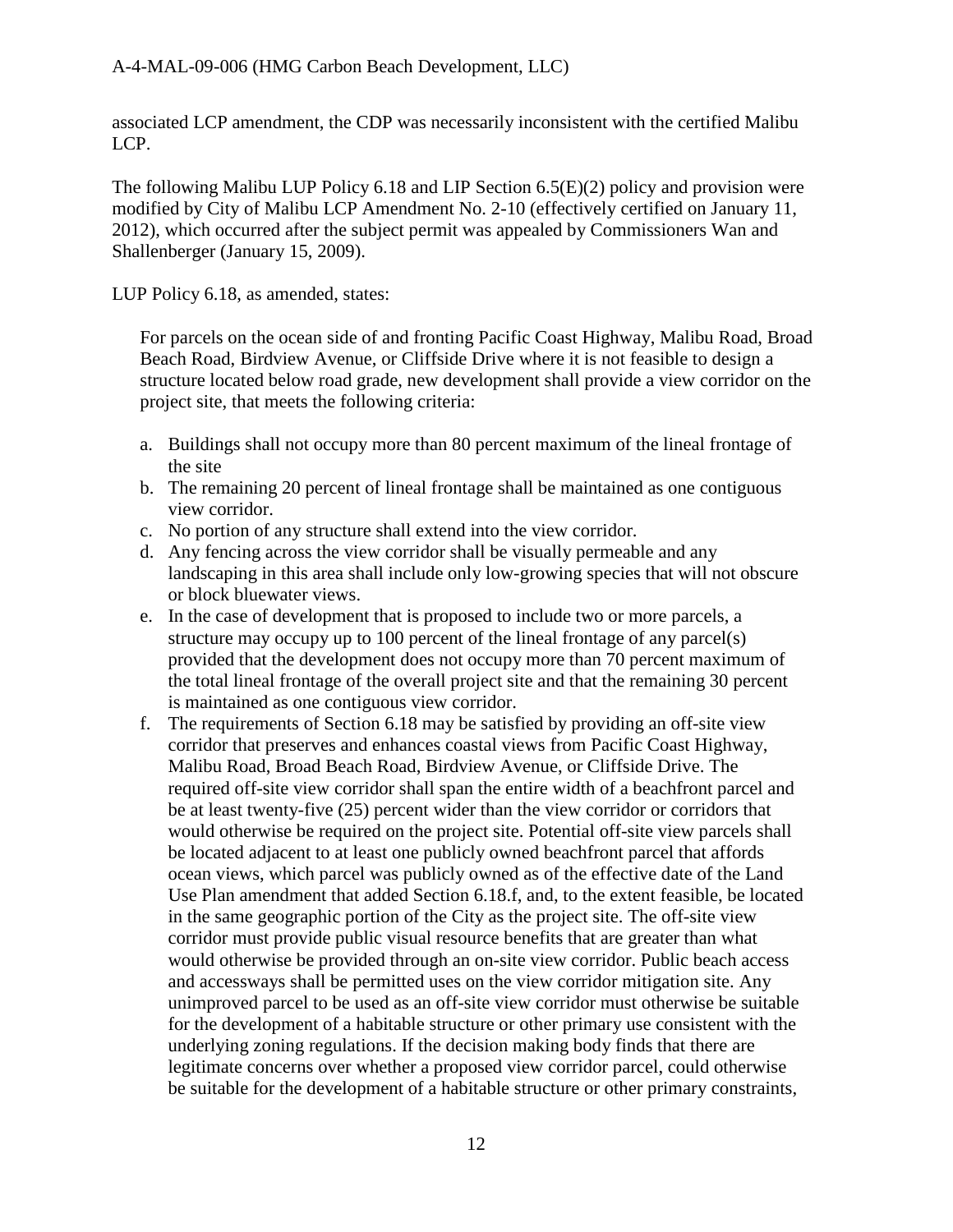the proposed view corridor parcel shall be rejected as inadequate and inconsistent with the intent of this provision.

If deemed necessary by the decision-making body to satisfy the findings of this subsection, the applicant may, in addition to providing an off-site view corridor consistent with the above requirements undertake or fund all or a portion of an off-site measure, project, or program that provides additional public visual resource benefits.

LIP Section  $6.5(E)(2)$ , which, as amended states:

 $6.5$  (E)(2) Where the topography of the project site does not permit the siting or design of a structure that is located below road grade, new development shall provide an ocean view corridor on the project site by incorporating the following measures.

- a. Buildings shall not occupy more than 80 percent maximum of the lineal frontage of the site.
- b. The remaining 20 percent of lineal frontage shall be maintained as one contiguous view corridor, except on lots with a width of 50 feet or less. Lots with a lineal frontage of 50 feet or less shall provide 20% of the lot width as view corridor; however, the view corridor may be split to provide a contiguous view corridor of not less than 10% of the lot width on each side. For lots greater than 50 feet in width, the view corridor may be split to provide a contiguous view corridor of not less than 10% of the lot width on each side, provided that each foot of lot width greater than 50 feet is added to the view corridor. On irregularly shaped lots, the Planning Manager shall determine which side yards shall constitute the view corridor in order to maximize public views. Sites shall not be designed so as to provide for parking within these designated view corridors.
- c. No portion of any structure shall extend into the view corridor above the elevation of the adjacent street.
- d. Any fencing across the view corridor shall be visually permeable and any landscaping in this area shall include only low-growing species that will not obscure or block bluewater views.
- e. In the case of development that is proposed to include two or more parcels, a structure may occupy up to 100 percent of the lineal frontage of any parcel(s) provided that the development does not occupy more than 80 percent maximum of the total lineal frontage of the overall project site and that the remaining 20 percent is maintained as one contiguous view corridor.
- f. The requirements of Section  $6.5(E)(2)$  may be satisfied by providing an off-site view corridor that preserves and enhances coastal views from Pacific Coast Highway, Malibu Road, Broad Beach Road, Birdview Avenue, or Cliffside Drive. The requirements of Section 6.5(E)(2) may be deemed satisfied by an off-site view corridor if the decision making body makes the findings required in 1 through 6 below and the View Parcel has been dedicated in accordance with Section  $6.5(E)(2)(g)$ :
	- (1) The proposed off-site view corridor parcel (the "View Parcel") is a beachfront parcel that affords public views of the ocean and will provide public visual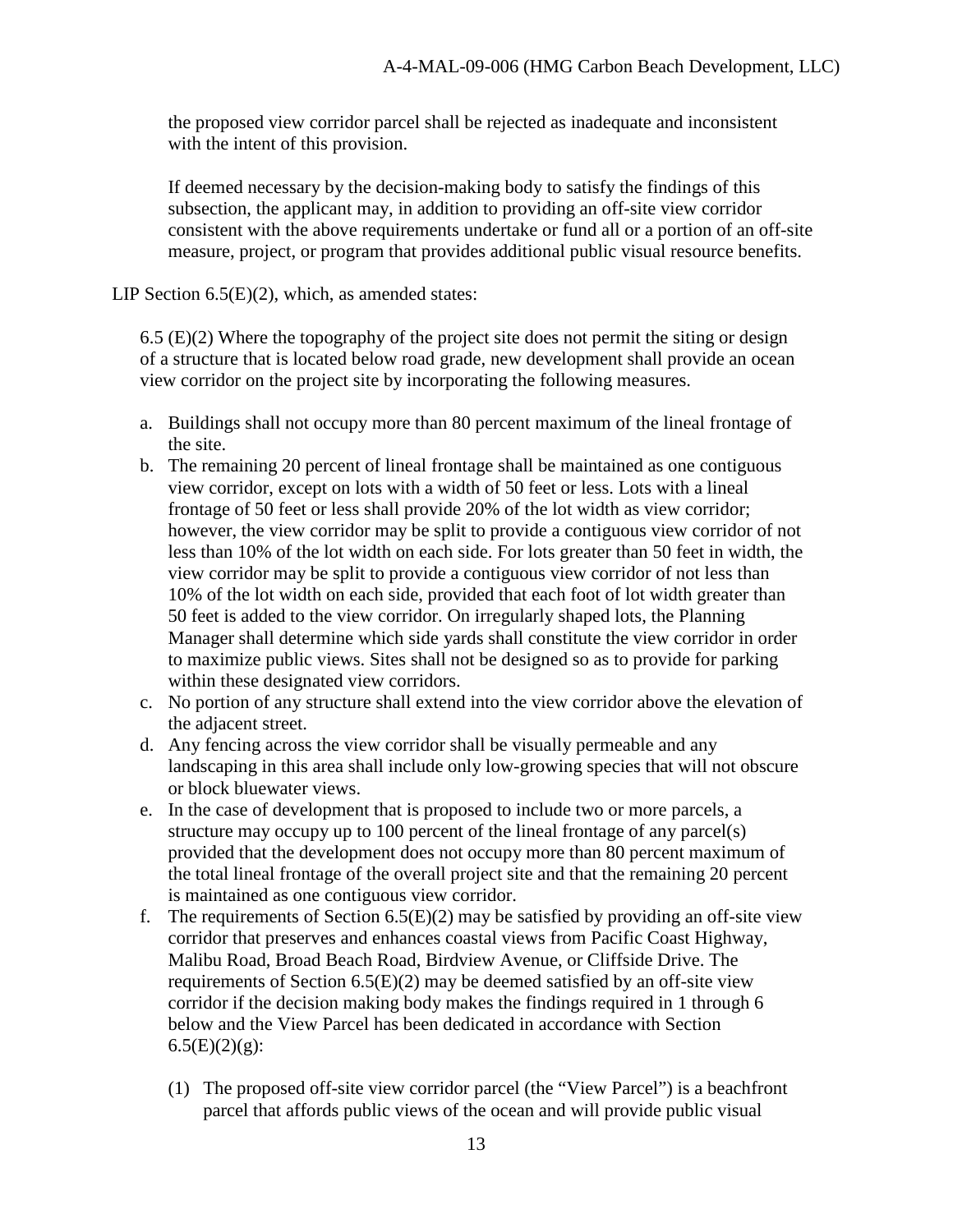resources benefits that are greater than what would otherwise be provided through an on-site view corridor;

- (2) The View Parcel is located adjacent to at least one publicly owned beachfront parcel that also affords ocean views, which parcel was publicly owned as the effective date of the Local Implementation Plan amendment that added Section  $6.5(2)(f)$ , and, to the extent feasible, be located in the same geographic portion of the City as the project site;
- (3) The off-site view corridor shall be provided across the entirety of the View Parcel and shall be at least twenty-five (25) percent wider than the view corridor(s) that would otherwise be required on the project site;
- (4) There are no geotechnical hazards or other constraints present on or near the View Parcel that could otherwise render the View Parcel unsafe or unsuitable for the development of a habitable structure or other primary use consistent with the underlying zoning regulations. If the decision making body finds that the proposed view corridor parcel is not suitable for the development of a habitable structure or other primary use due the presence of geotechnical hazard or other constraints, the proposed view corridor parcel shall be rejected as inadequate and inconsistent with the intent of this provision.
- (5) Public viewing, public beach access and accessways shall be permitted used on the dedicated View Parcel. Any physical development of facilities or structures to enhance public views or public access shall conform to the applicable standards, provisions, and requirements of the Malibu LCP.
- (6) If deemed necessary by the decision-making body to satisfy the findings of this subsection, the applicant may, in addition to providing an off-site view corridor consistent with the above requirements, undertake or fund all or a portion of an off-site measure, project, or program that provides additional public visual resource benefits.
- g. The substitution of an off-site View Parcel for a required on-site view corridor shall be effectuated by the recordation of an open space deed restriction and transfer of the View Parcel in fee title to a public entity, including the following requirements and restrictions:
	- (1) Recordation with the Los Angeles County Recorder of an open space deed restriction that applies to the entirety of the View Parcel(s), that ensures that any future development on the lot(s) is limited to only those improvements necessary to provide for public view enhancement or public beach access such as benches and visually permeable fencing, maintenance of roads, public accessways, and utilities consistent with existing easements; and shoreline protection if necessary to protect existing development and that restrictions can be enforced, the text of which has been approved pursuant to procedures in Section 13.19 of the Malibu LIP (recorded legal documents); and,
	- (2) Evidence that fee title to the donor site has been successfully transferred to a public entity after the recordation of a deed restriction listed in the prior paragraph and that the document effectuating the conveyance has been recorded with the Los Angeles County Recorder.

#### **Discussion**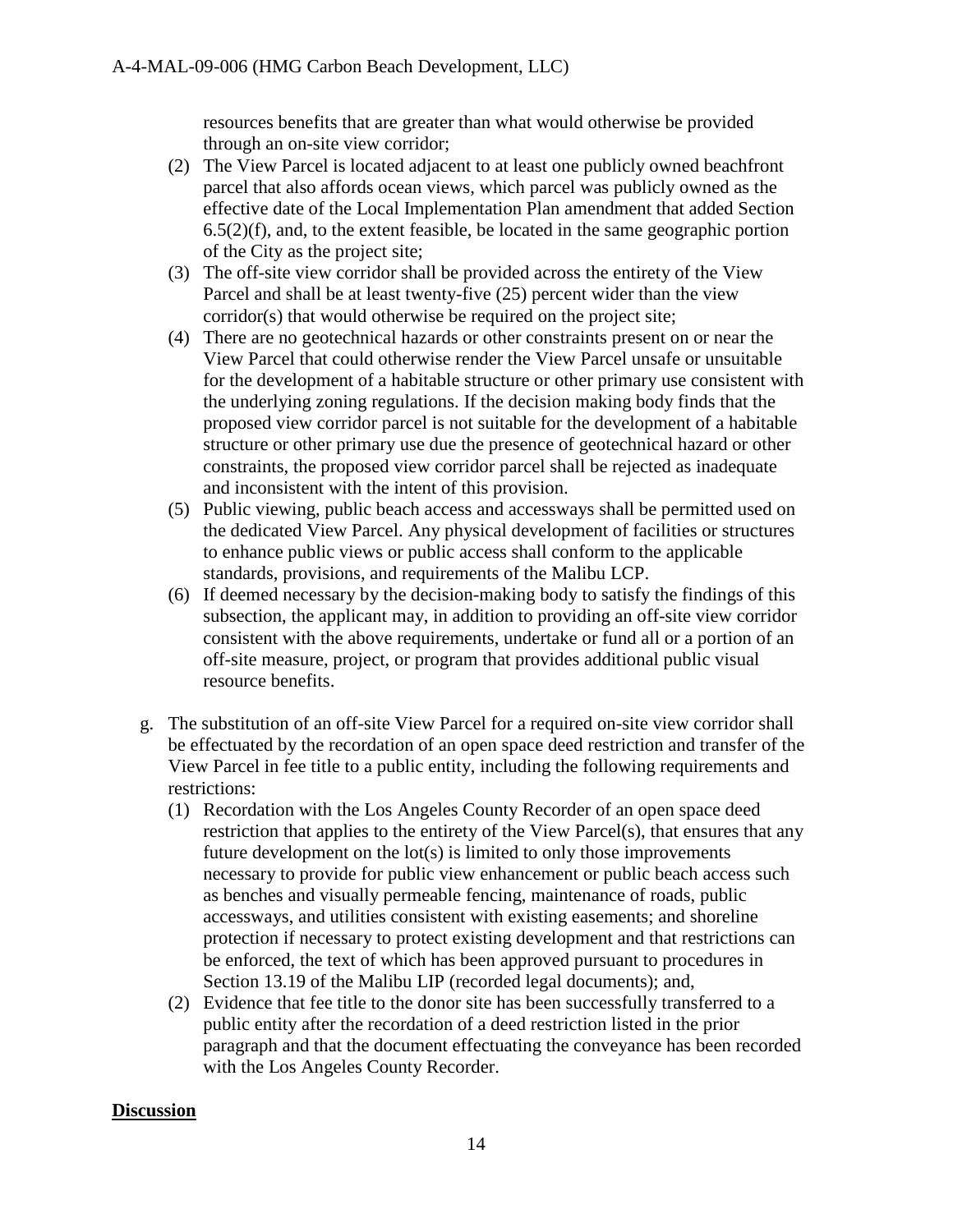The appellants assert that the project is inconsistent with the onsite public view corridor requirements of the certified Malibu LUP Policy 6.18 and LIP Section 6.5(E)(2) because at the time the CDP was approved by the City of Malibu, the provisions of the LCP did not allow for the option of providing off-site view corridor and public benefits in lieu of the required on-site view corridor for new development. At the time this permit was appealed by Commissioners Wan and Shallenberger, the CDP was therefore necessarily inconsistent with the certified LCP. Accordingly, Commission staff's review of the record (at the time the local permit was approved) indicates that the Planning Commission did not have adequate factual evidence and legal support for its decision to approve the CDP.

However, subsequent to the appeal, the Commission certified an LCP amendment that allows the option of providing off-site view corridors and public benefits in lieu of on-site view corridors. As a result of the LCP amendment, the City is now allowed to permit an off-site view corridor in lieu of an on-site view corridor where the off-site visual resource improvement will provide a greater public benefit than what would otherwise be provided through the on-site view corridor. Here, the off-site view corridor spans the entire width of a beachfront parcel, is at least twentyfive (25) percent wider than the view corridors that would otherwise be required on the project site, is located adjacent to a publicly owned beachfront parcel that affords ocean views, and public beach access and accesways are permitted uses on the view corridor mitigation site. Furthermore, the applicant effectuated the off-site view corridor through the recordation of an open space deed restriction on the parcel and transferred the fee title of the property over to Mountains Recreation and Conservation Authority (MRCA). Thus, the proposed project is now consistent with Malibu LUP Policy 6.18 and LIP Section 6.5(E)(2). In addition, the proposed project, which includes the authorization of an as-built front yard solid concrete wall topped with wood screening and two side yard gates, is no longer located within a public view corridor on the site because CDP Amendment Nos. 4-00-057-A3 and 4-01-100-A4 allowed for dedication in fee of an off-site view corridor parcel instead of maintaining onsite public view corridors.

As a result of the previously approved LCP amendment and the issuance of CDP Amendment Nos.4-00-057-A3 and 4-01-100-A4, the City's action on the subject permit no longer raises issue with regard to its conformity with the policies and standards of the Malibu LCP. The Commission therefore concludes that there is adequate factual and legal support for the City's decision that the development is consistent with the LCP in this respect.

For all these reasons, the Commission finds the City-approved project is consistent with the visual and scenic protection policies and provisions of the certified LCP.

### <span id="page-14-0"></span>**2. Factors Considered in Substantial Issue Analysis**

The standard of review for the subject appeal is whether a substantial issue exists with respect to the grounds raised by the appellant relative to the appealable development's conformity to the policies contained in the certified LCP or the public access policies of the Coastal Act. In this case, the appeal cites visual resource protection policies of the LCP. The term "substantial issue" is not defined in the Coastal Act or its implementing regulations. The Commission's regulations indicate simply that the Commission will hear an appeal unless it "finds that the appeal raises no significant question." (Cal. Code Regs., Title 14, Section 13115(b).) In previous decisions on appeals, the Commission has been guided by the following five factors that are addressed below.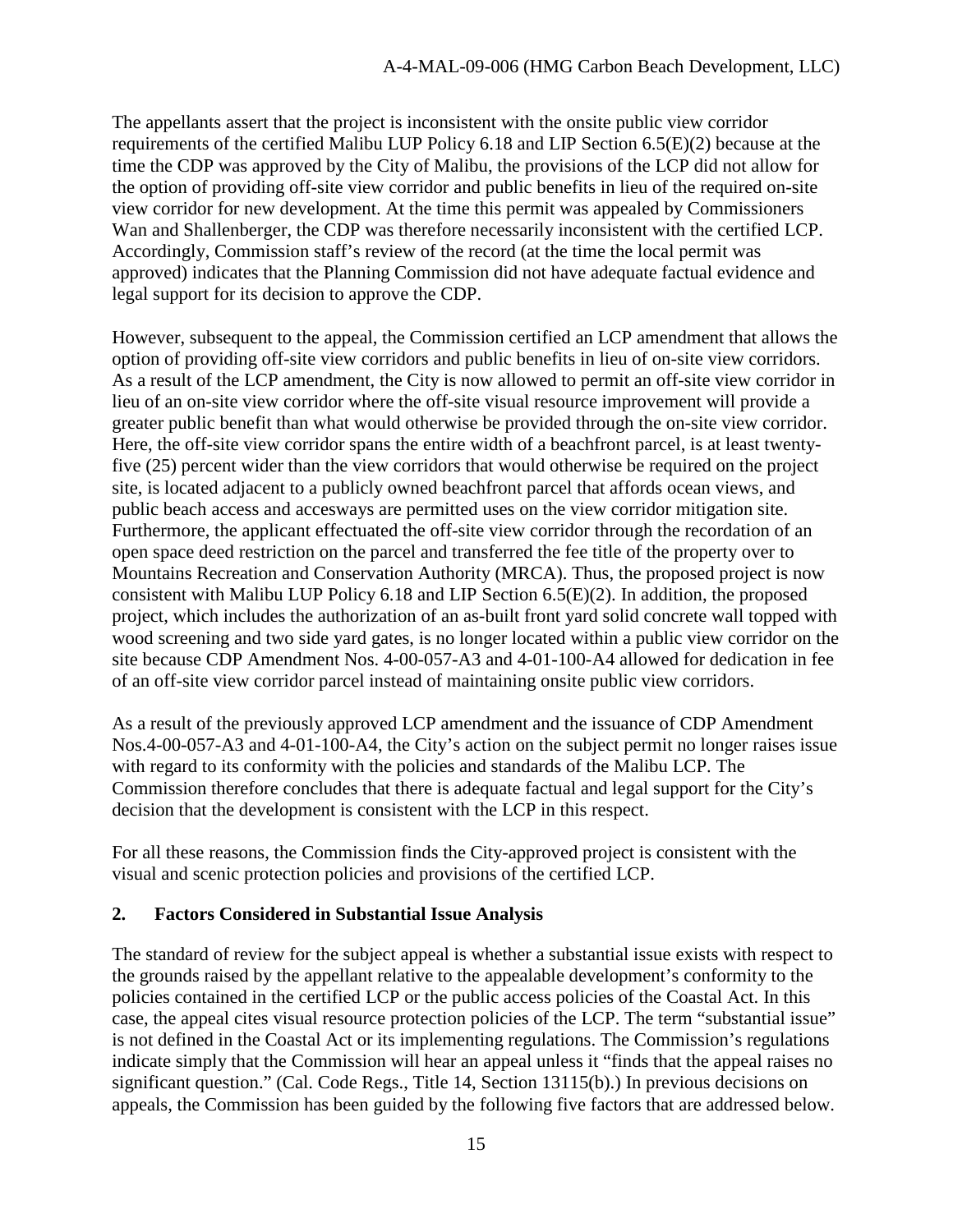The first factor in evaluating the issue of whether the appeal raises a substantial issue is the degree of factual and legal support for the local government's decision that the development is consistent with the subject provisions of the certified LCP. In this case, as discussed in detail above, the Commission finds that while the City's approval was not supported with adequate evidence at the time of approval as required by the City's LCP, a project specific LCP amendment and CDP amendments have since been approved and carried out. As such, the subject permit is now consistent with the LCP's visual resource protection policies and provisions. The avoidance of adverse impacts to visual and scenic resources were addressed in the staff report and the Planning Commission resolutions of approval, as described in detail above.

The second factor in evaluating the issue of whether the appeal raises a substantial issue is the extent and scope of the development as approved. As described above, the project consists of front yard walls, gates and landscaping on two previously development contiguous parcels located on Carbon Beach between Pacific Coast Highway and the Pacific Ocean, and in an area characterized as a build-out portion of Malibu consisting of residential development. Given that the development type is consistent with the surrounding area, the extent and scope of the subject development on this particular property is relatively small and is sized consistent with the surrounding neighborhood.

The third factor in evaluating the issue of whether the appeal raises a substantial issue is the significance of coastal resources affected by the decision. In this case, the project site consists of two infill lots located in an existing developed beachfront residential community. The loss of the public views identified in the appeal have been mitigated collectively through the creation of an off-site view corridor parcel that is larger and will provide for greater public benefit than the coastal view corridors on the two infill parcels. As such, the approved project is consistent with the LCP's scenic and visual protection policies. Thus, no significant coastal resources would be affected by the decision.

The fourth factor in evaluating the issue of whether the appeal raises a substantial issue is the precedential value of the local government's decision for the future interpretation of its LCP. In this case, the project approved for the project site is consistent with the policies and provisions of the LCP. As such, the City's decision will have no adverse precedential value for future CDP decisions.

The final factor in evaluating the issue of whether the appeal raises a substantial issue is whether the appeal raises only local issues, or those of regional or statewide significance. In this case, the permit approved for the project is consistent with the policies and provisions of the LCP, will not result in any adverse impacts to visual resources or other coastal resources. As such this appeal does not present issues of regional or statewide significance.

In conclusion, the Commission finds that none of the factors listed above, used to evaluate whether a substantial issue exists, favors a finding that a substantial issue exists. The permit approval will not be an adverse precedent for this area of development. Further, the approved development is supported by substantial evidence in the record and will not have an adverse effect on significant coastal resources.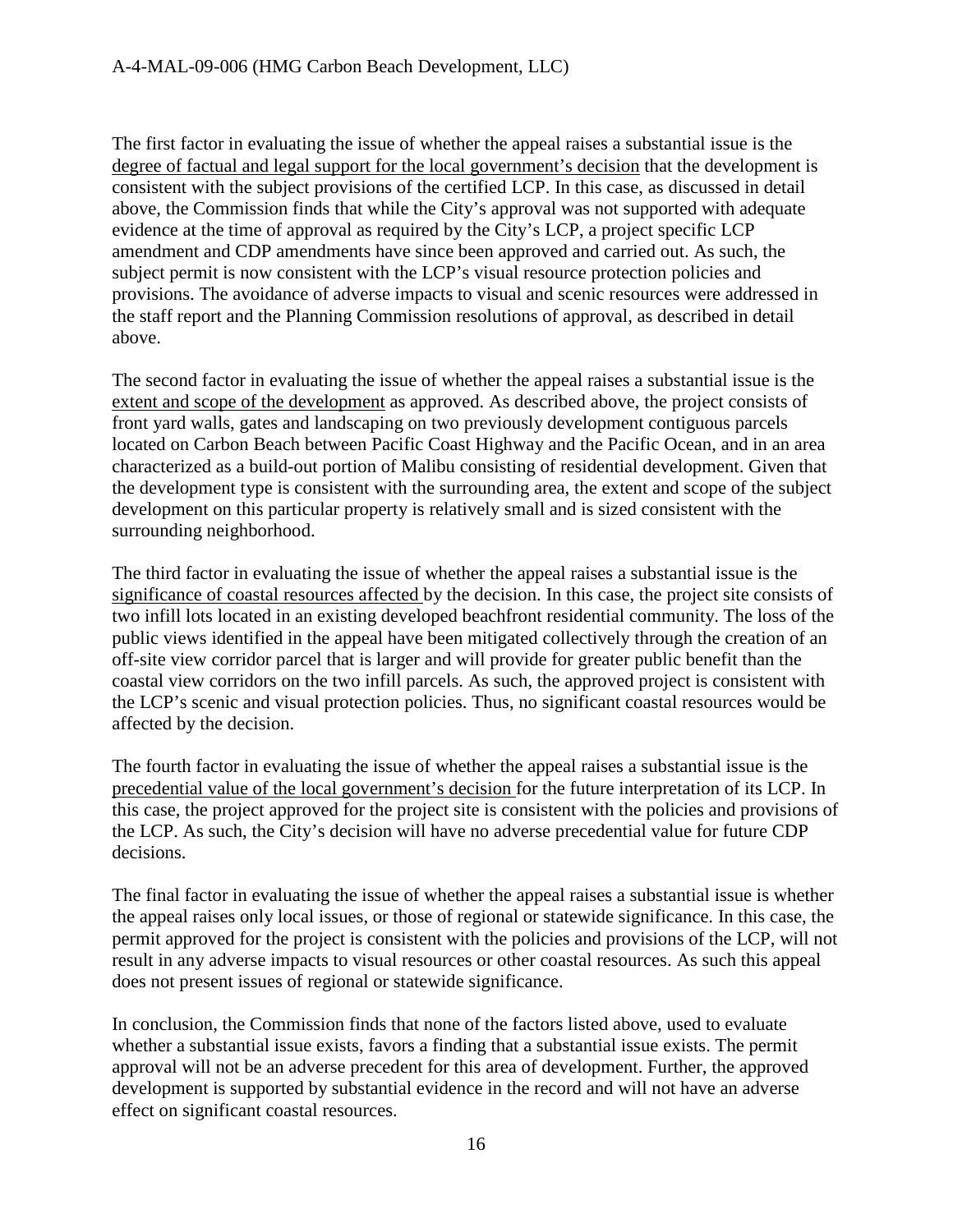#### <span id="page-16-0"></span>**E. SUBSTANTIAL ISSUE REVIEW CONCLUSION**

For the reasons discussed above, the Commission finds that the appeal no longer raises substantial issue with respect to the consistency of the approved development with the policies of the City's certified LCP or the public access policies in Chapter 3 of the Coastal Act. Applying the five factors identified above, the Commission finds the City's record now adequately supports its position that the proposed project is consistent with the applicable LCP policies and provisions. In addition, the development is relatively small in scope, does not have a significant adverse effect on significant coastal resources, would not be an adverse precedent for future coastal development permits, and does not raise issues of regional or statewide significance. Therefore, the Commission finds that the appeal does not raise a substantial issue with respect to the grounds on which it was filed.